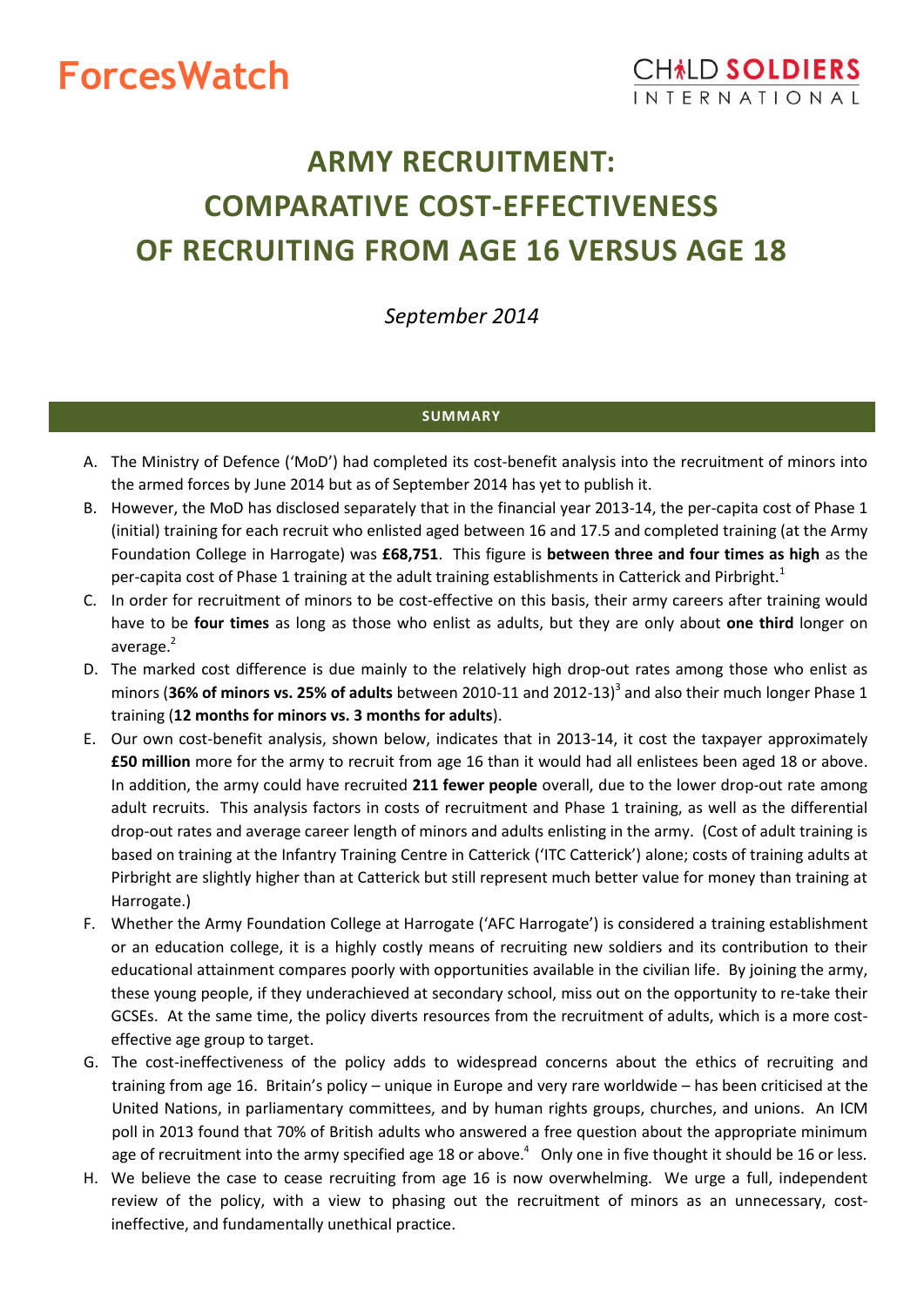- 1.1. Following concerns raised by the House of Commons Defence Committee about the cost-effectiveness of recruiting minors (those under the age of 18) into the army, in October 2013 the MoD agreed to carry out a cost-benefit analysis of the policy and tasked the army with the project.<sup>5</sup>
- 1.2. The MoD agreed to publish the findings in early 2014, but to date has not yet done so, although answers to Parliamentary Questions (PQs) show that the army had completed the work between 29 January and 16 June 2014.<sup>6</sup>

#### **2. PER CAPITA COSTS OF PHASE 1 TRAINING AT JUNIOR AND ADULT TRAINING ESTABLISHMENTS**

- 2.1. Despite the absence of a report to date, on 23 July 2014 the MoD disclosed that the per-capita cost for Phase 1 (initial) training of soldiers who enlist youngest (between 16 and 17.5 years of age) is very high, at **£68,751** in 2013-14. 7 Normally, all recruits in this age group are trained at AFC Harrogate. This figure is approximately **four times** that for Phase 1 training for recruits who enlist aged 17.5 years and above at ITC Catterick (**£16,853)**, and **more than three times** that at the Army Training Centre in Pirbright ('ATC Pirbright') (**£20,253**). 8 (These figures include salaries but exclude costs of marketing, recruitment and Phase 2 (trade) training.)
- <span id="page-1-0"></span>2.2. The substantially higher cost of training Junior Soldiers is mostly due to two factors: a) the relatively high drop-out rates among Junior Soldiers when compared with adult recruits (**35.9% vs. 25.0%**); 9 and b) the longer duration of their Phase 1 training (**12 months vs. 3 months**).

#### **3. INFLUENCE OF AVERAGE CAREER LENGTH AND DROP-OUT RATES**

- 3.1. The MoD has sought to justify the extra expense of recruiting from age 16 by claiming that 'the greater length of service of Junior Entry personnel results in the Army having to recruit and train fewer personnel',<sup>10</sup> but this is not true. On a pound-for-pound basis, in order for AFC Harrogate to represent value for money, Junior Entry soldiers trained there would have to remain in the army **four times** as long as those trained at ITC Catterick and **three times** as long as those trained at ATC Pirbright. In fact, the average career length of infantry recruits who enlist as minors is only **one**  third (35%) longer than that of adult infantry recruits.<sup>11</sup> The difference in career length is broadly similar in the other main army corps.<sup>12</sup>
- 3.2. In any case, the marginally longer average career length among younger recruits who successfully complete training is effectively cancelled out by their higher drop-out rate during training (see [2.2,](#page-1-0) above).

#### **4. EDUCATIONAL VALUE OF TRAINING FOR JUNIOR SOLDIERS**

4.1. The MoD has further sought to defend the current policy by pointing 'to highly valuable vocational training opportunities which result in some 85% leaving initial training with Level 2 qualifications in literacy and numeracy'.<sup>13</sup> Anecdotally, some recruits prefer the teaching during army training than their experience of school, but these are short-duration, low-grade qualifications that compare poorly with GCSEs. The Department for Education has affirmed that the failure of the 'most vulnerable' young people to achieve 'critical' GCSE level qualifications 'harms their prospects for progressing in education or training and finding a job'.<sup>14</sup> GCSEs are not in the curriculum for army trainees and only very rarely attained by trained soldiers.<sup>15</sup> As such, AFC Harrogate represents a highly costly way to ensure that a relatively small number of young people<sup>16</sup> from disadvantaged backgrounds make only marginal improvements to their educational attainment. By joining the army so young, recruits miss out on the stronger education and training offer available in the civilian sector.

### **5. COST-BENEFIT ANALYSIS: FINDINGS**

- 5.1. The basic analysis outlined above shows that AFC Harrogate, which cost **£62 million** to run last year, <sup>17</sup> is an extremely expensive way either to recruit new soldiers or to support the education of young people.
- 5.2. In addition, we have conducted our own cost-benefit analysis of recruiting from age 16 versus age 18, factoring in the costs of training, trainee drop-out rates, and average career length, based on soldiers joining the trained strength in FY 2013-14.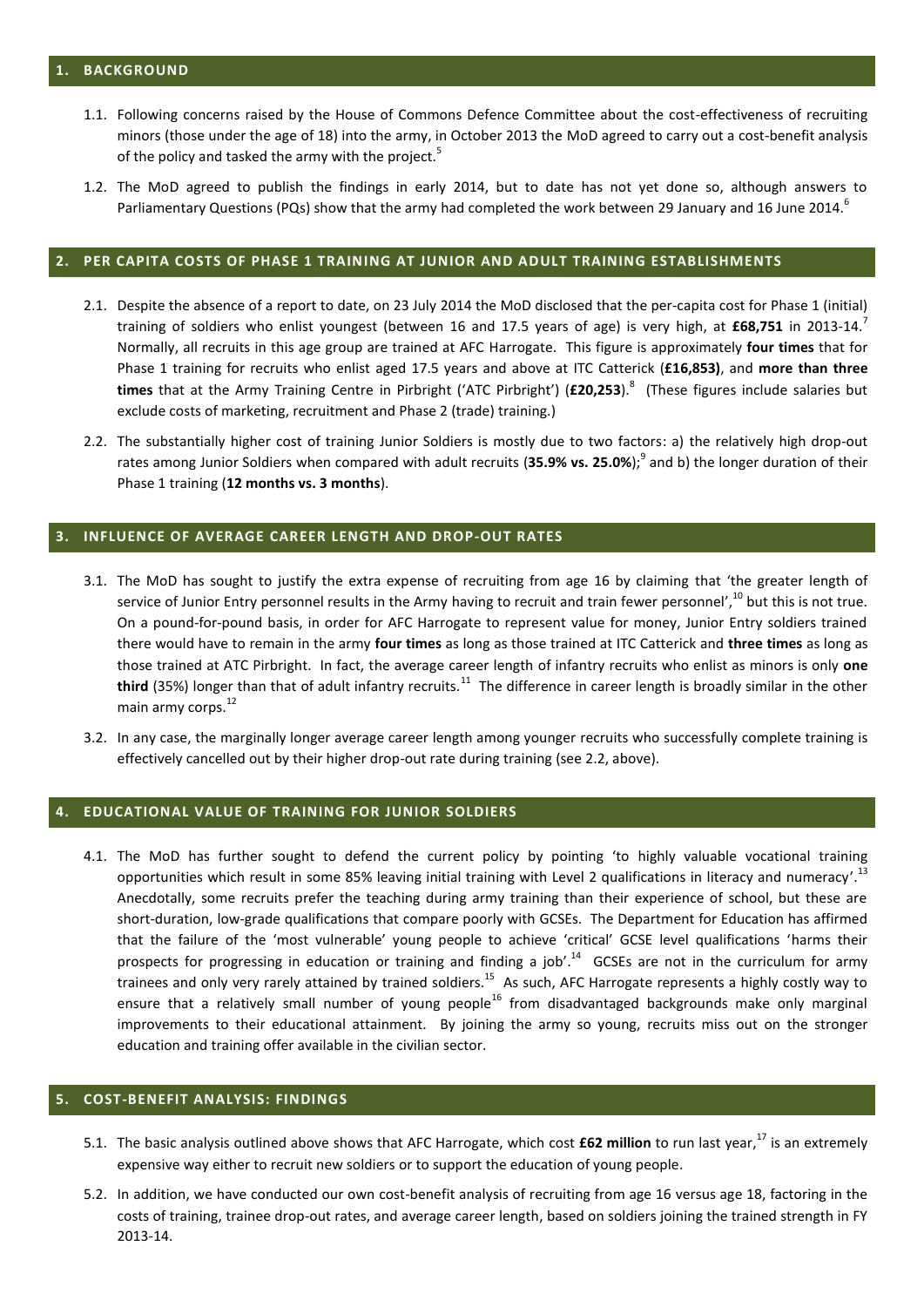5.3. Our findings are that the taxpayer would save approximately **£50 million** *per annum* if the minimum age of recruitment were raised to 18; it would also result in the army **needing to find about 211 fewer new recruits annually**, based on current numbers joining the trained strength.

## 6. **THE CALCULATIONS**

#### *6.1. Training routes according to age at enlistment.*

- 6.1.1. Recruits aged between 16 years and 17 years, 5 months are trained at AFC Harrogate to the end of Phase 1 (basic training), after which they transfer to another training establishment for their Phase 2 (trade training). If they complete Phase 2 they are deemed to have joined the trained strength, although they cannot be deployed to war zones or on peace-keeping operations until the age of 18. The duration of this training route is approximately one year and three months (based on infantry recruits).
- 6.1.2. All recruits older than 17 years, 5 months at enlistment join adult training establishments: normally ATC Pirbright or ITC Catterick. The duration of this training route, at approximately six months for infantry recruits, is much shorter than that for their younger counterparts.

#### *6.2. Methodology.*

- 6.2.1. Our calculation is based on the per-capita cost of recruitment and training to the end of Phase 1 for each recruit who proceeds to the trained strength having started training at AFC Harrogate versus ITC Catterick. Thus, costeffectiveness is based on how many recruits complete training, rather than how many enlist. The cost of Phase 2 training has been excluded because it varies widely by role but not by age at enlistment.
- 6.2.2. We then adjust this per-capita figure according to the average post-training career length of soldiers who join the trained strength. We base this adjustment on the known average career lengths in the infantry for those who enlisted under and over the age of 18. (Enlistees in other army corps have proportionally similar career lengths according to age at enlistment.) This produces a per-capita recruitment and Phase 1 training cost for each recruit who progresses to the trained strength, adjusted for an average career length of 10 years, allowing a like-for-like comparison of the cost-effectiveness of recruiting minors versus adults.
- 6.2.3. We then multiply this adjusted per-capita figure by the number of recruits joining the trained strength in order to produce the full cost of training the cohort for a nominal ten years of army service.
- 6.2.4. We then indicate the financial saving that would have accrued in the same year, had all recruits been enlisted as adults and trained through the ITC (Catterick) route. We are unable to do a similar calculation for ATC Pirbright due to the limited available data but the difference between the cost of Phase 1 training in each institution is small and would have little effect on the result.
- 6.2.5. Finally, we use the same calculations to show how many fewer recruits the army would have to find each year if it only recruited adults, due to the lower drop-out rate in this age group.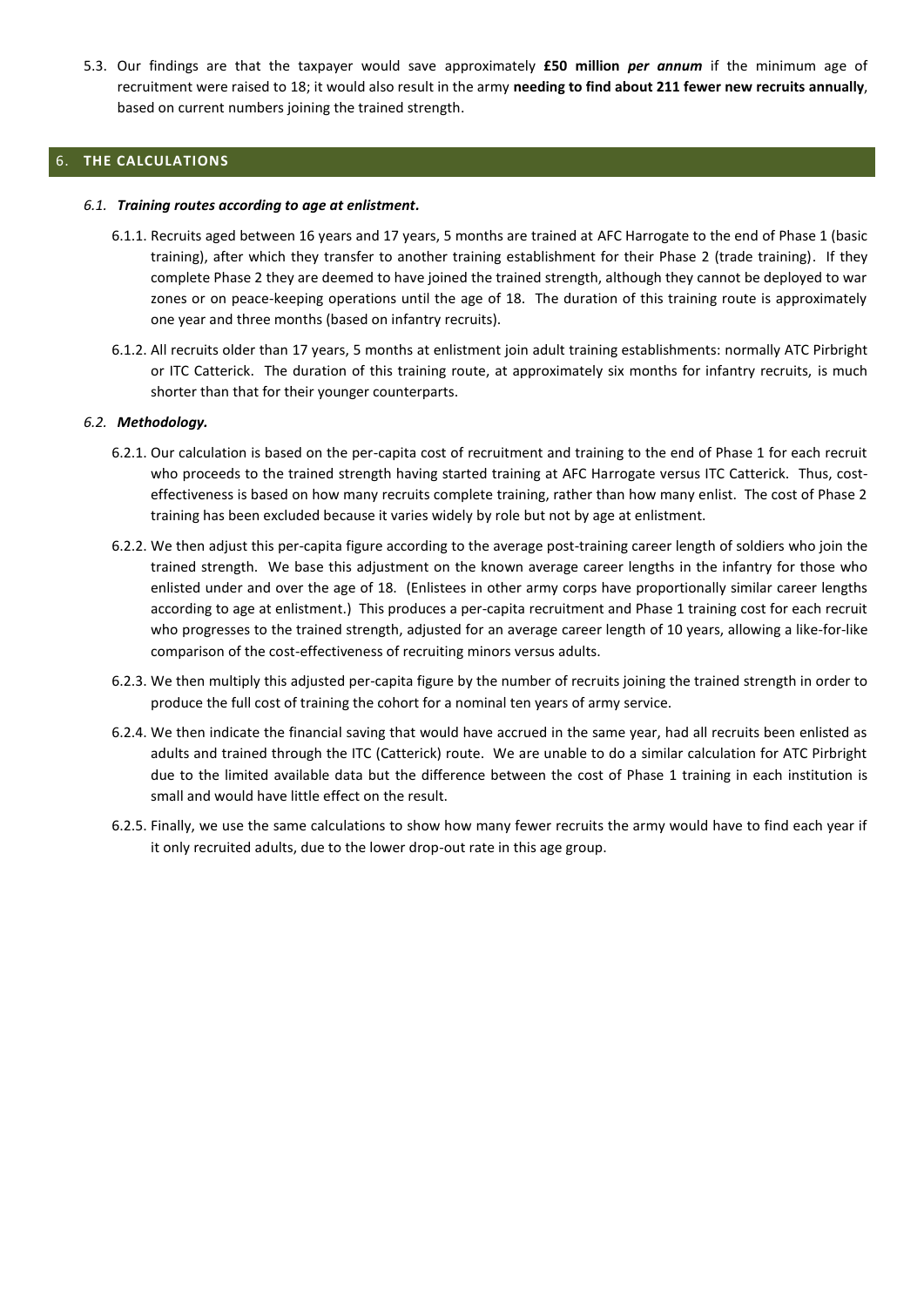### **7. SUMMARY CALCULATIONS.**

Our summary calculations are shown in the table below. The full calculations, shown with sources, are set out in full in the appendix.

| 2013-14 |                                                                                                                                                                                                                                                                                                                                                                                                                                                                                                                                                                                                                                                                                                                                                                                                           |                   |       |                   |
|---------|-----------------------------------------------------------------------------------------------------------------------------------------------------------------------------------------------------------------------------------------------------------------------------------------------------------------------------------------------------------------------------------------------------------------------------------------------------------------------------------------------------------------------------------------------------------------------------------------------------------------------------------------------------------------------------------------------------------------------------------------------------------------------------------------------------------|-------------------|-------|-------------------|
|         | Recruitment and training costings by age at enlistment                                                                                                                                                                                                                                                                                                                                                                                                                                                                                                                                                                                                                                                                                                                                                    |                   |       |                   |
|         | (Entry via ITC Catterick vs. AFC Harrogate, adjusted for drop-out rates and average career length)                                                                                                                                                                                                                                                                                                                                                                                                                                                                                                                                                                                                                                                                                                        |                   |       |                   |
|         |                                                                                                                                                                                                                                                                                                                                                                                                                                                                                                                                                                                                                                                                                                                                                                                                           |                   |       |                   |
|         | Note: letter references in right-hand column refer to figures in the main calculation - see appendix                                                                                                                                                                                                                                                                                                                                                                                                                                                                                                                                                                                                                                                                                                      |                   |       |                   |
|         | ITC CATTERICK ROUTE (for recruits aged 17.5 and above at enlistment)                                                                                                                                                                                                                                                                                                                                                                                                                                                                                                                                                                                                                                                                                                                                      |                   |       |                   |
| Intake  |                                                                                                                                                                                                                                                                                                                                                                                                                                                                                                                                                                                                                                                                                                                                                                                                           | 2,810             |       | С                 |
|         | Less dropped out                                                                                                                                                                                                                                                                                                                                                                                                                                                                                                                                                                                                                                                                                                                                                                                          | 680               | 24.2% | D                 |
|         | Number entering trained strength                                                                                                                                                                                                                                                                                                                                                                                                                                                                                                                                                                                                                                                                                                                                                                          | 2,130             |       | Ε                 |
|         |                                                                                                                                                                                                                                                                                                                                                                                                                                                                                                                                                                                                                                                                                                                                                                                                           |                   |       |                   |
|         | Per-capita cost per successful trainee (recruitment, selection, Phase 1 training)                                                                                                                                                                                                                                                                                                                                                                                                                                                                                                                                                                                                                                                                                                                         | £35,158           |       | J                 |
|         | Adjusted per-capita cost for nominal 10-year career post-training                                                                                                                                                                                                                                                                                                                                                                                                                                                                                                                                                                                                                                                                                                                                         | £48,493           |       | M                 |
|         | (Post-training career length for those who complete infantry training and were over 18 at enlistment)                                                                                                                                                                                                                                                                                                                                                                                                                                                                                                                                                                                                                                                                                                     | 7 years, 3 months |       | L                 |
|         | AFC HARROGATE ROUTE (for recruits aged 16-17.5 at enlistment)                                                                                                                                                                                                                                                                                                                                                                                                                                                                                                                                                                                                                                                                                                                                             |                   |       |                   |
| Intake  |                                                                                                                                                                                                                                                                                                                                                                                                                                                                                                                                                                                                                                                                                                                                                                                                           | 1,370             |       | P                 |
|         | Less dropped out                                                                                                                                                                                                                                                                                                                                                                                                                                                                                                                                                                                                                                                                                                                                                                                          | 492               | 35.9% | Q                 |
|         | Number entering trained strength                                                                                                                                                                                                                                                                                                                                                                                                                                                                                                                                                                                                                                                                                                                                                                          | 878               |       | T                 |
|         |                                                                                                                                                                                                                                                                                                                                                                                                                                                                                                                                                                                                                                                                                                                                                                                                           |                   |       |                   |
|         | Per-capita cost per successful trainee (recruitment, selection, Phase 1 training)                                                                                                                                                                                                                                                                                                                                                                                                                                                                                                                                                                                                                                                                                                                         | £90,397           |       | Х                 |
|         | Adjusted per-capita cost for nominal 10-year career post-training                                                                                                                                                                                                                                                                                                                                                                                                                                                                                                                                                                                                                                                                                                                                         | £92,715           |       | AA                |
|         | (Post-training career length for those who complete infantry training and were under 18 at enlistment)                                                                                                                                                                                                                                                                                                                                                                                                                                                                                                                                                                                                                                                                                                    | 9 years, 9 months |       | Z                 |
|         |                                                                                                                                                                                                                                                                                                                                                                                                                                                                                                                                                                                                                                                                                                                                                                                                           |                   |       |                   |
|         | EXPECTED SAVING FROM RAISING MINIMUM AGE OF RECRUITMENT TO 18 (estimate based on ITC entry route)                                                                                                                                                                                                                                                                                                                                                                                                                                                                                                                                                                                                                                                                                                         |                   |       |                   |
|         | No. recruits expected to enter trained strength via AFC route in 2014-15                                                                                                                                                                                                                                                                                                                                                                                                                                                                                                                                                                                                                                                                                                                                  | 878               |       | СC                |
|         | Current proportion of ITC starters at Phase 1 entering trained strength                                                                                                                                                                                                                                                                                                                                                                                                                                                                                                                                                                                                                                                                                                                                   | 75.8%             |       | DD                |
|         | Adult recruitment required to achieve same number entering trained strength, allowing for drop-outs                                                                                                                                                                                                                                                                                                                                                                                                                                                                                                                                                                                                                                                                                                       | 1,159             |       | ΕE                |
|         | Cost of recruitment, selection and training for 1,159 adult recruits                                                                                                                                                                                                                                                                                                                                                                                                                                                                                                                                                                                                                                                                                                                                      | £30,874,330       |       | HН                |
|         | Current cost of same outcome for juniors via AFC route                                                                                                                                                                                                                                                                                                                                                                                                                                                                                                                                                                                                                                                                                                                                                    | £81,419,298       |       | $^{\prime\prime}$ |
|         |                                                                                                                                                                                                                                                                                                                                                                                                                                                                                                                                                                                                                                                                                                                                                                                                           |                   |       |                   |
|         | Financial saving, accounting for drop-out rates and career length                                                                                                                                                                                                                                                                                                                                                                                                                                                                                                                                                                                                                                                                                                                                         | £50,544,968       |       | IJ                |
|         | Saving in intake (no. of trainees not required)                                                                                                                                                                                                                                                                                                                                                                                                                                                                                                                                                                                                                                                                                                                                                           | 211               |       | KΚ                |
| 8.      | <b>CONCLUSION</b>                                                                                                                                                                                                                                                                                                                                                                                                                                                                                                                                                                                                                                                                                                                                                                                         |                   |       |                   |
|         |                                                                                                                                                                                                                                                                                                                                                                                                                                                                                                                                                                                                                                                                                                                                                                                                           |                   |       |                   |
|         | 8.1. The MoD has continued to claim that enlisting from ages 16 and 17 represents good value for money to the taxpayer,<br>but its own figures have shown that for several years the opposite has been true. Our own analysis, based on those<br>figures, underlines this conclusion. The recruitment of minors into the British armed forces is a financially unsound<br>means of both meeting the trained strength requirement and of providing education to young people.                                                                                                                                                                                                                                                                                                                              |                   |       |                   |
|         | 8.2. Britain is the only country in the European Union and one of fewer than 20 worldwide to recruit from age 16. <sup>18</sup> The<br>policy has been criticised by the United Nations Committee on the Rights of the Child, <sup>19</sup> the House of Commons and<br>House of Lords Joint Committee on Human Rights, <sup>20</sup> the House of Commons Defence Committee, <sup>21</sup> senior Members of<br>Parliament in the main parties and in both Houses, Amnesty International, <sup>22</sup> UNICEF UK, <sup>23</sup> Children in Scotland, <sup>24</sup> the<br>Children's Rights Alliance (England), <sup>25</sup> the Church of Scotland, <sup>26</sup> the Bishops of the Church of Wales, <sup>27</sup> and the largest<br>teaching union, the National Union of Teachers. <sup>28</sup> |                   |       |                   |
|         | 8.3. We have also brought evidence to light showing the added mental health risk of recruiting from age 16, <sup>29</sup> the elevated<br>long-term risk of death and injury in this age group due to over-representation in infantry roles, <sup>30</sup> and the higher rate                                                                                                                                                                                                                                                                                                                                                                                                                                                                                                                            |                   |       |                   |

#### **8. CONCLUSION**

- 8.1. The MoD has continued to claim that enlisting from ages 16 and 17 represents good value for money to the taxpayer, but its own figures have shown that for several years the opposite has been true. Our own analysis, based on those figures, underlines this conclusion. The recruitment of minors into the British armed forces is a financially unsound means of both meeting the trained strength requirement and of providing education to young people.
- 8.2. Britain is the only country in the European Union and one of fewer than 20 worldwide to recruit from age 16. $^{18}$  The policy has been criticised by the United Nations Committee on the Rights of the Child,<sup>19</sup> the House of Commons and House of Lords Joint Committee on Human Rights,<sup>20</sup> the House of Commons Defence Committee,<sup>21</sup> senior Members of Parliament in the main parties and in both Houses, Amnesty International,<sup>22</sup> UNICEF UK,<sup>23</sup> Children in Scotland,<sup>24</sup> the Children's Rights Alliance (England),<sup>25</sup> the Church of Scotland,<sup>26</sup> the Bishops of the Church of Wales,<sup>27</sup> and the largest teaching union, the National Union of Teachers.<sup>28</sup>
- 8.3. We have also brought evidence to light showing the added mental health risk of recruiting from age 16, $^{29}$  the elevated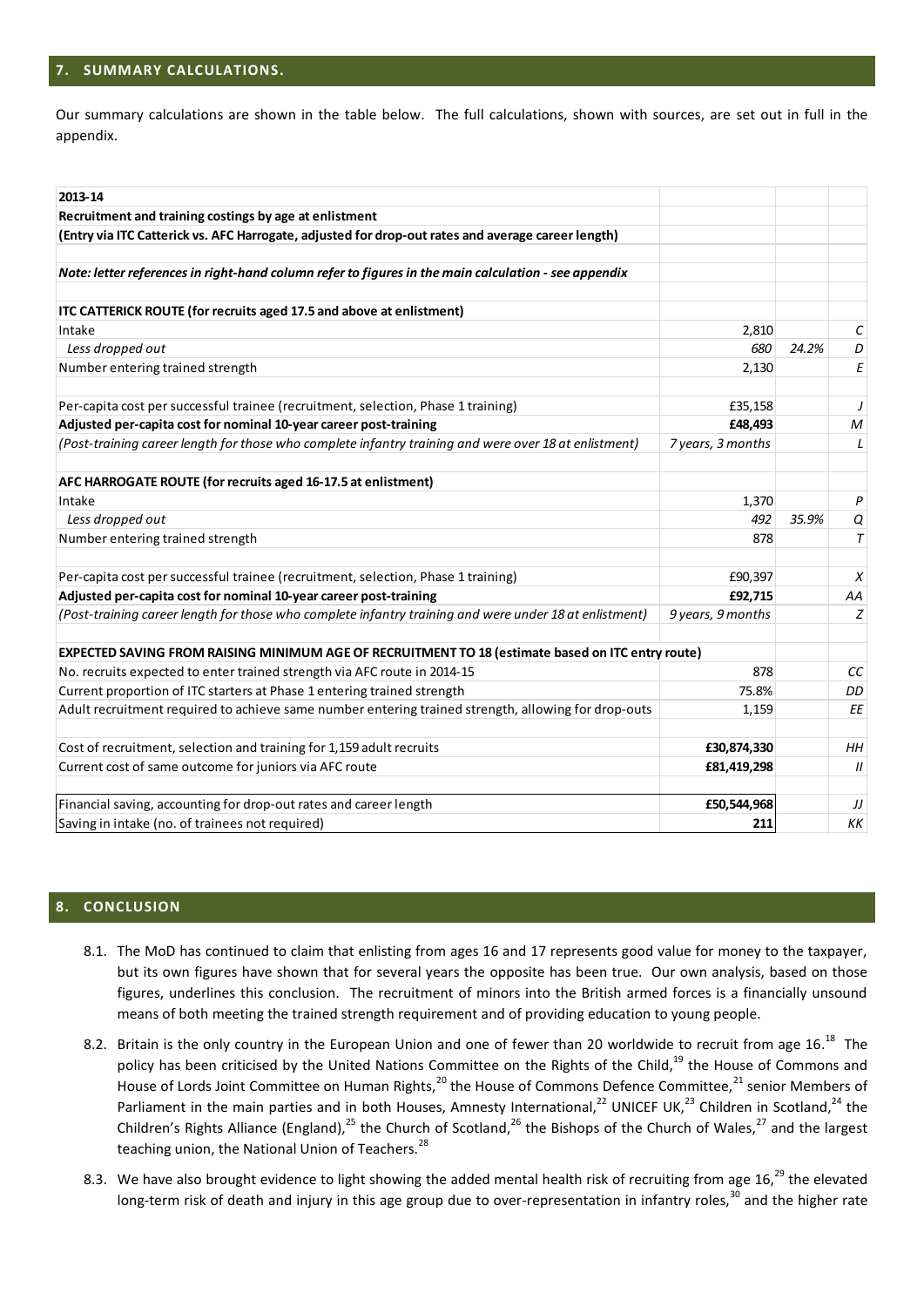of discharge due to injury during training on account of the undeveloped musculoskeletal system of minors when compared with adults.<sup>31</sup>

- 8.4. An ICM poll in 2013 found that **70%** of British adults who answered a free question about the appropriate minimum age of recruitment into the army specified age 18 or above.<sup>32</sup> Only one in five thought it should be 16 or less.
- 8.5. Currently, 27.5% of recruits to the army are aged under 18 at enlistment.<sup>33</sup> This would appear to indicate the army's dependence on recruiting minors, but the proportion drops markedly once it is adjusted for the high drop-out rate in this age group. For example, of infantry trainees who joined the trained strength in 2013-14, only **13%** had enlisted as Junior Soldiers (aged 16–17.5). These would all have progressed through the expensive AFC Harrogate route.<sup>34</sup> This low rate is typical of the last five years.<sup>35</sup>
- 8.6. The recruiting policies of other countries provide further evidence that recruiting from age 16 is operationally unnecessary. For example, most EU states now enlist from age 18 and all field armed forces of comparable size to the UK's as a proportion of their population.<sup>36</sup>
- 8.7. The case to end the recruitment of minors into the British armed forces is now overwhelming. We urge the government to change the policy at the earliest opportunity.

\_\_\_\_\_\_\_\_\_\_\_\_

Child Soldiers International and ForcesWatch, September 2014.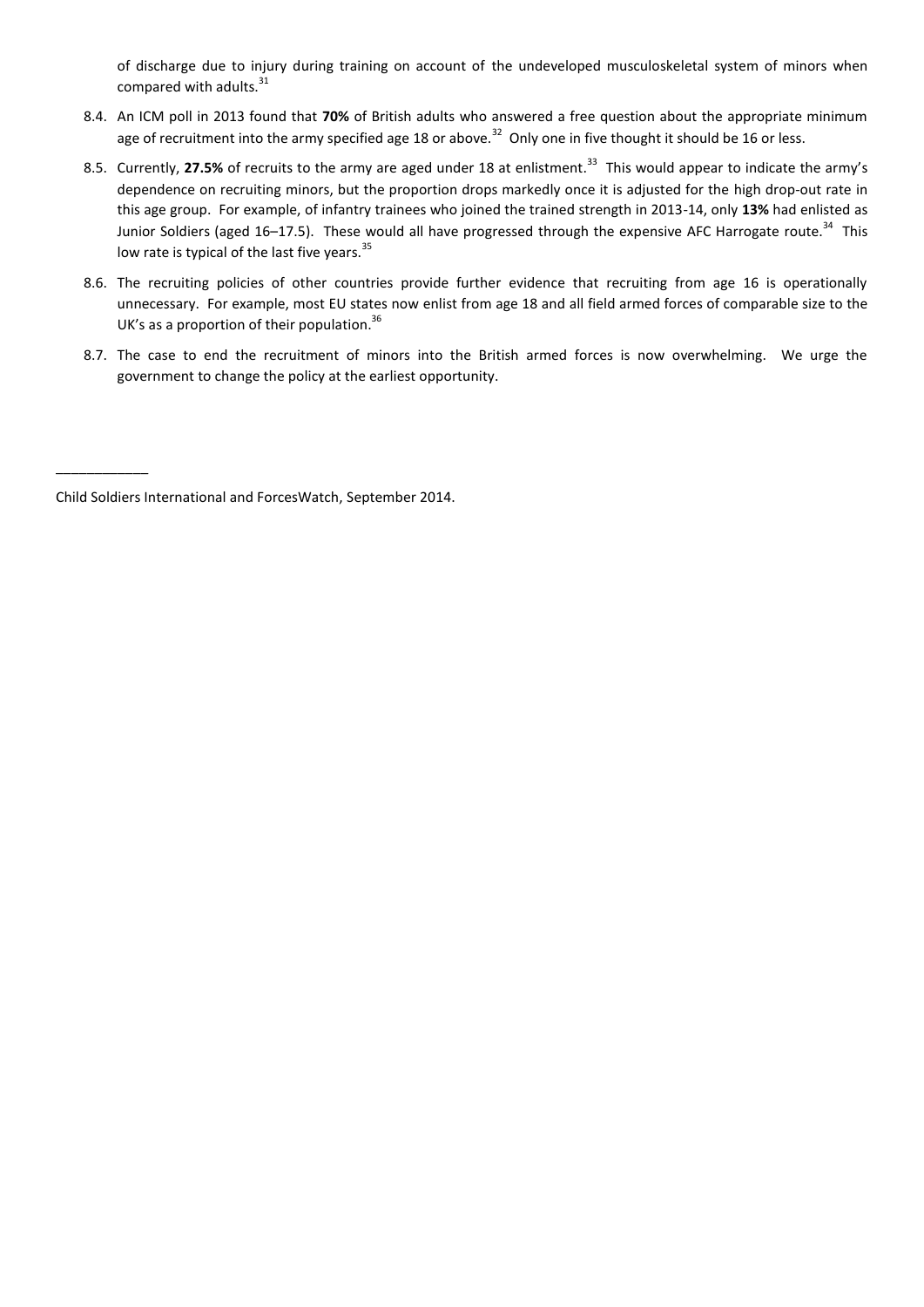## **APPENDIX**

|          | Recruitment and training costings for 2013-14: Entry via ITC Catterick vs. AFC Harrogate, adjusted for drop-out rates and average career length                         |                            |                                                 |  |  |
|----------|-------------------------------------------------------------------------------------------------------------------------------------------------------------------------|----------------------------|-------------------------------------------------|--|--|
|          |                                                                                                                                                                         |                            |                                                 |  |  |
|          | <b>Entry at ITC Catterick</b><br>Per-capita cost of Phase 1 training for recruits progressing to trained strength                                                       |                            |                                                 |  |  |
| А        | Phase 1 and 2                                                                                                                                                           | £33,706                    | Hansard: HC Deb, 2 September 2014, c214W        |  |  |
| В        | Phase 1 only (calculated as 1/2 of Phase 1 and 2)                                                                                                                       | £16,853                    | A/2                                             |  |  |
| c        | Intake for Phase 1                                                                                                                                                      | 2,810                      | $D + E$                                         |  |  |
| D        | Dropped out before completing Phase 2 and joining trained strength                                                                                                      | 680                        | Hansard: HC Deb, 23 June 2014, c90W (See note)  |  |  |
| E        | Number entering trained strength                                                                                                                                        | 2,130                      | Hansard: HC Deb, 23 June 2014, c88W (See note)  |  |  |
| F        | Cost of training cohort at Phase 1                                                                                                                                      | £35,896,890                | B x E (See note)                                |  |  |
|          |                                                                                                                                                                         |                            |                                                 |  |  |
|          | Recruitment and selection costs                                                                                                                                         |                            |                                                 |  |  |
| G        | Per person enlisting                                                                                                                                                    | £13,875                    | Hansard: HC Deb, 20 May 2013, c491W-492W        |  |  |
| н        | Cohort (full intake)                                                                                                                                                    | £38,988,750                | C x G (See note)                                |  |  |
|          | Derived cost per person progressing to trained strength                                                                                                                 | £18,305                    | H/E                                             |  |  |
|          |                                                                                                                                                                         |                            |                                                 |  |  |
|          | Combined recruitment and Phase 1 training costs                                                                                                                         |                            |                                                 |  |  |
| J<br>K   | Per person progressing to trained strength<br>Cohort (i.e. total cost)                                                                                                  | £35,158<br>£74,885,640     | $B + I$<br>ExJ                                  |  |  |
|          |                                                                                                                                                                         |                            |                                                 |  |  |
| L        | Post-training career length for those who complete infantry training and were over 18   7 years, 3 months                                                               |                            | Hansard: HC Deb, 25 June 2014, c223W (See note) |  |  |
|          |                                                                                                                                                                         |                            |                                                 |  |  |
|          | Adjusted cost for nominal 10-year career post-training                                                                                                                  |                            |                                                 |  |  |
| М        | Per person                                                                                                                                                              | £48,493                    | $J/L \times 10$                                 |  |  |
| Ν        | Cohort                                                                                                                                                                  | £103,290,538               | E x M                                           |  |  |
|          |                                                                                                                                                                         |                            |                                                 |  |  |
|          |                                                                                                                                                                         |                            |                                                 |  |  |
| О        | <b>Entry at AFC Harrogate</b><br>Per-capita cost of Phase 1 training for recruits progressing to trained strength                                                       | £68,751                    | Hansard: HC Deb, 2 September 2014, c214W        |  |  |
|          |                                                                                                                                                                         |                            |                                                 |  |  |
| P        | Intake for Phase 1, starting in 2012-13 for expected completion of Phase 1 in 2013-14                                                                                   | 1,370                      | Hansard: HC Deb, 23 June 2014, c91W             |  |  |
| Q        | Drop-outs before completing Phase 2                                                                                                                                     | 492                        | P x 36.2% (Estimated - see note)                |  |  |
| R        | Drop-outs before completing Phase 1                                                                                                                                     | 260                        | Hansard: HC Deb, 23 June 2014, c92W             |  |  |
| S        | Expected drop-outs after completing Phase 1 and before completing Phase 2                                                                                               | 232                        | $Q - R$                                         |  |  |
| т        | Expected progression to trained strength                                                                                                                                | 878                        | $P - Q$                                         |  |  |
|          |                                                                                                                                                                         |                            |                                                 |  |  |
|          | Recruitment and selection costs                                                                                                                                         |                            |                                                 |  |  |
| U        | Per person enlisting                                                                                                                                                    | £13,875                    | Hansard: HC Deb, 20 May 2013, c491W-492W        |  |  |
| V<br>W   | Cohort (full intake)                                                                                                                                                    | £19,008,750                | $P \times U$                                    |  |  |
|          | Derived cost per person progressing to trained strength                                                                                                                 | £21,646                    | V/T                                             |  |  |
|          | Combined recruitment and Phase 1 training costs                                                                                                                         |                            |                                                 |  |  |
| x        | Per person progressing to trained strength                                                                                                                              | £90.397                    | $O+W$                                           |  |  |
| Y        | Cohort (i.e. total cost)                                                                                                                                                | £79,383,816                | TXX                                             |  |  |
|          |                                                                                                                                                                         |                            |                                                 |  |  |
| z        | Post-training career length for those who complete training - ITC - based on infantry                                                                                   | 9 years, 9 months          | Hansard: HC Deb, 25 June 2014, c223W (See note) |  |  |
|          |                                                                                                                                                                         |                            |                                                 |  |  |
|          | Adjusted cost for nominal 10-year career post-training                                                                                                                  |                            |                                                 |  |  |
| ΑА       | Per person                                                                                                                                                              | £92,715                    | X/ZX10                                          |  |  |
| ΒB       | Cohort                                                                                                                                                                  | £81,419,298                | T x AA                                          |  |  |
|          |                                                                                                                                                                         |                            |                                                 |  |  |
|          | Expected financial saving from replacing recruitment of 16-17.5 year olds with recruitment of adults only (based on ITC entry route)                                    |                            |                                                 |  |  |
|          |                                                                                                                                                                         |                            |                                                 |  |  |
| СC       | No. recruits expected to enter trained strength via AFC route in 2014-15                                                                                                | 878                        | i.e. T (See note)                               |  |  |
| DD       | Current proportion of ITC starters at Phase 1 entering trained strength                                                                                                 | 75.8%                      | E/C                                             |  |  |
| EE       | Adult recruitment requirement to achieve same number entering trained strength                                                                                          | 1,159                      | CC/DD                                           |  |  |
|          |                                                                                                                                                                         |                            |                                                 |  |  |
|          | Cost of recruitment, selection and training for 1,159 adult recruits                                                                                                    |                            |                                                 |  |  |
| FF       | Cost of recruitment and selection                                                                                                                                       | £16,074,531                | $U \times EE$                                   |  |  |
| GG       | Cost of Phase 1 training                                                                                                                                                | £14,799,799                | B x CC (See note)                               |  |  |
| нн<br>Ш  | Total hypothetical cost of recruitment, selection and Phase 1 training<br>Current cost of same outcome via AFC route                                                    | £30,874,330<br>£81,419,298 | $FF + GG$<br>i.e. BB                            |  |  |
|          |                                                                                                                                                                         |                            |                                                 |  |  |
| IJ       | Financial saving, accounting for drop-out rates and career length                                                                                                       | £50,544,968                | II - HH                                         |  |  |
| КK       | Saving in intake (no. of trainees not required)                                                                                                                         | 211                        | $P - EE$                                        |  |  |
|          |                                                                                                                                                                         |                            |                                                 |  |  |
| Notes    |                                                                                                                                                                         |                            |                                                 |  |  |
| D        | Based on 2013-14 drop-out figures                                                                                                                                       |                            |                                                 |  |  |
| E        | Based on 2013-14 completion figures: i.e. Phase 2 completions at ITC (2,450) less those who had started at AFC (320).                                                   |                            |                                                 |  |  |
| F        | Phase 2 completions x Per-capita Phase 1 training cost (ITC starters only).                                                                                             |                            |                                                 |  |  |
| н        | Intake x per-capita recruitment cost.                                                                                                                                   |                            |                                                 |  |  |
| г        | Career length 7 years 9 months less duration of training 6 months.                                                                                                      |                            |                                                 |  |  |
| Q        | Estimated based on average drop-out rate during last three financial years for which data are available (2010-11 to 2012-13) for those enlisted under age of 18: 35.9%. |                            |                                                 |  |  |
|          |                                                                                                                                                                         |                            |                                                 |  |  |
| z        | Career length 11 years less length of training 1 year 3 months.                                                                                                         |                            |                                                 |  |  |
| СC<br>GG | Based on current number of AFC starters expected to complete Phase 2.<br>Based on current per capita cost of recruits at ITC entering trained strength.                 |                            |                                                 |  |  |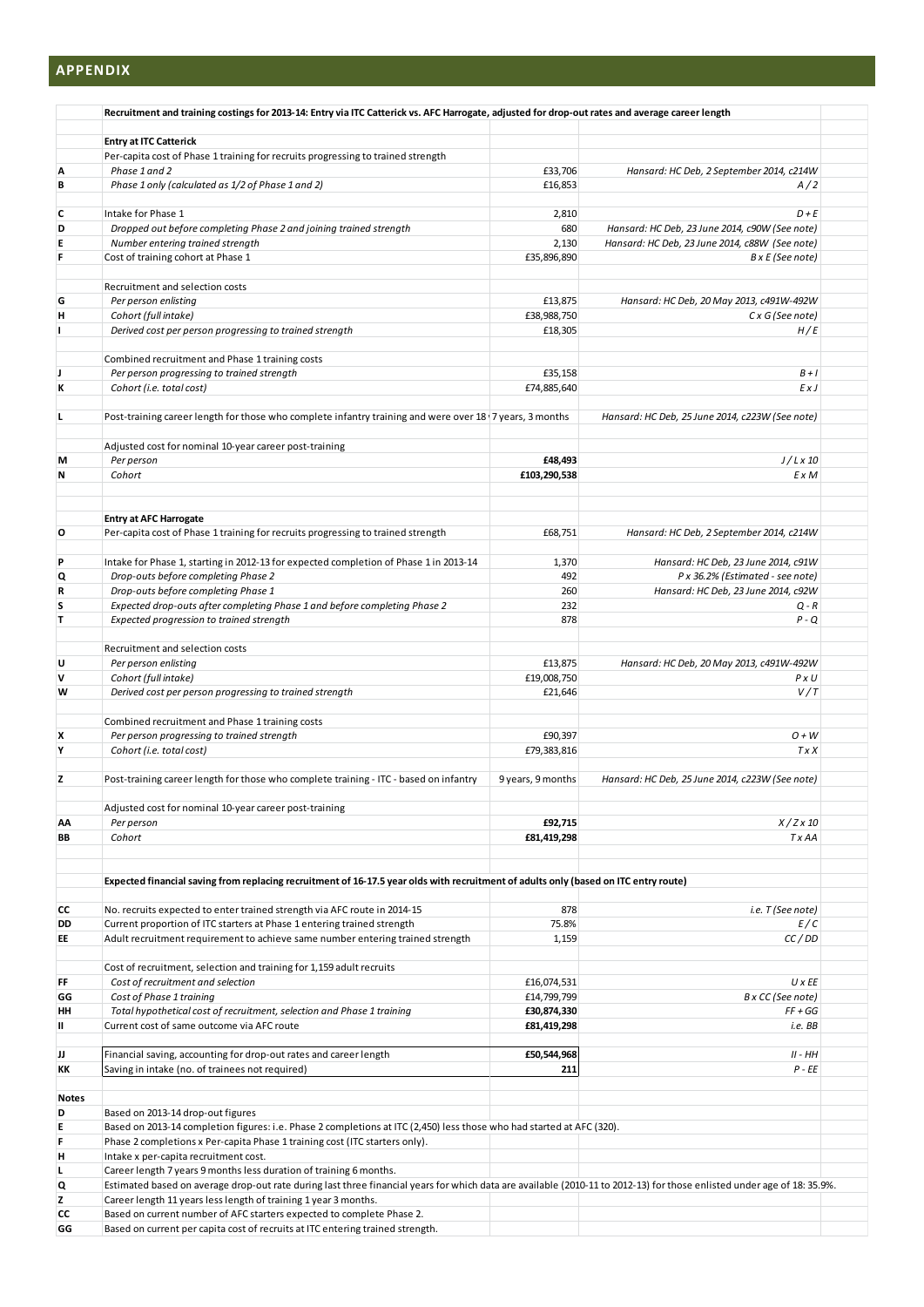#### **ABOUT FORCESWATCH AND CHILD SOLDIERS INTERNATIONAL**

**Child Soldiers International** is an international human rights research and advocacy organisation. We seek to end the military recruitment and the use in hostilities, in any capacity, of any person under the age of 18 by state armed forces or non-state armed groups. We advocate for the release of unlawfully recruited children, promote their successful reintegration into civilian life, and call for accountability for those who unlawfully recruit or use them.

Child Soldiers International 9 Marshalsea Road London SE1 1EP

E: [info@child-soldiers.org](mailto:info@child-soldiers.org) W: [www.child-soldiers.org](http://www.child-soldiers.org/) T: 020 7367 4110

**ForcesWatch** scrutinises the ethical basis of the recruitment of young people into the British armed forces. We carry out and publish research, advocate changes to policy, raise public awareness of the issues and challenge the armed forces on their recruitment practices, especially those aimed at the youngest and most disadvantaged groups.

ForcesWatch 5 Caledonian Road London N1 9DY

E: [office@forceswatch.net](mailto:office@forceswatch.net) W: [www.forceswatch.net](http://www.forceswatch.net/) T: 020 7837 2822

#### **NOTE**

**.** 

This report may be copied and distributed freely after the embargo date.

Clarifications and corrections from interested parties are welcome.

Please cite this paper as: ForcesWatch and Child Soldiers International (2014), '*Army recruitment: Comparative costeffectiveness of recruiting from age 16 versus age 18*' (London: ForcesWatch; Child Soldiers International) online at www.childsoldiers.org.

#### **ENDNOTES AND REFERENCES**

 $1$  Hansard: HC Deb, 2 September 2014, c214W. Figure for Phase 1 training at ITC Catterick derived by dividing by two the combined cost of Phase 1 and 2 training.

<sup>&</sup>lt;sup>2</sup> The average career length of infantry recruits who enlist under the age of 18 is exactly 11 years, of which the first year and three months is spent in training (i.e. 9 years, 9 months are spent as part of the trained strength). For those who enlist over the age of 18, average career duration is 7 years, 9 months, including six months' training (i.e. 7 years, 3 months in the trained strength). Therefore, the average post-training career length of an infantry recruit who enlists under the age of 18 and successfully completes training is approximately one-third (35%) longer than for adult recruits. The difference is broadly similar in other army corps. Hansard: HC Deb, 25 June 2014, c223W.

<sup>&</sup>lt;sup>3</sup> These proportions are based on a three-year average from 2010-11 to 2012-13, as follows: Of those who enlisted in the army aged under 18, 1,050 dropped out of 2,400 recruits in 2010-11; 930 of 2,930 in 2011-12; 760 of 2,300 in 2012-13; total 2,740 of 7,630 = 35.9%. Of those who enlisted over 18, 1,710 dropped out of 5,640 recruits in 2010-11; 1,900 of 7,550 in 2011-12; 1,520 of 7,360 in 2012-13; total 5,130 of 20,550 = 25.0%. Ministry of Defence (2012-2014), 'Annual Personnel Report' [2012, 2013, 2014 editions] online at https://www.gov.uk/government/collections/uk-armed-forcesannual-manning-statistics-index - accessed 5 September 2014; drop-out figures from Hansard: HC Deb, 13 May 2013 c99W.

<sup>4</sup> ICM interviewed a random sample of 2,018 adults aged 18+ in Great Britain online between 28 March and 1 April 2013. Surveys were conducted across the country and the results were weighted to the profile of all adults. (ICM is a member of the British Polling Council and abides by its rules.) All adults were asked: 'In your opinion, what should be the minimum age to join the British army? (This is regardless of whatever you believe the minimum age is at the moment)'. 1,792 respondents expressed a view. Of these, 1,249 (69.7%) responded with ages from 18 upwards; 185 (10.3%) responded with '17' and 358 (20.0%) responded with ages up to 16. See http://child-soldiers.org/research\_report\_reader.php?id=653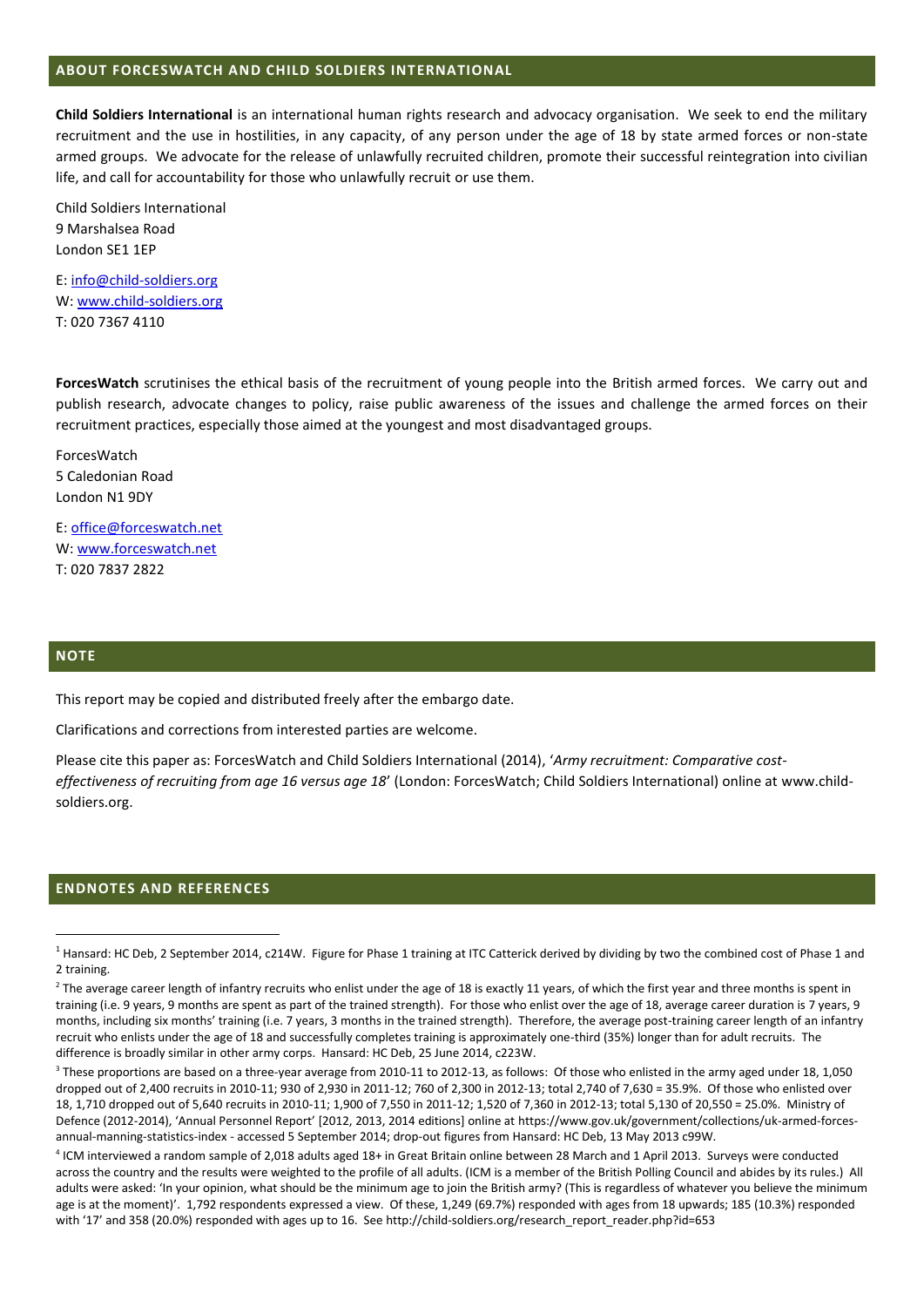-<sup>5</sup> Ministry of Defence (2013), 'The Armed Forces Covenant in Action? Part 4: Education of Service Personnel: Government Response to the Committee's Fifth Report of Session 2013–14', 16 October 2013, (London: The Stationery Office), p. 3.

 $6$  Hansard: HC Deb, 29 January 2014, c596W; Hansard: HC Deb, 16 June 2014, c360W-361W.

<sup>7</sup> Hansard: HC Deb, 2 September 2014, c214W.

<sup>8</sup> Figure for Phase 1 training at ITC Catterick derived by dividing by two the combined cost of Phase 1 and 2 training. Hansard: HC Deb, 2 September 2014, c214W.

9 See footnot[e 3.](#page-0-0)

<sup>10</sup> Hansard: HC Deb, 2 September 2014, c214W.

<sup>11</sup> See footnot[e 2.](#page-0-1)

<sup>12</sup> See footnot[e 2.](#page-0-1)

<sup>13</sup> Hansard: HC Deb, 2 September 2014, c214W.

<sup>14</sup> Department for Education. (2011). 'Wolf Review of Vocational Education: Government Response' (London: Department for Education), p. 7.

<sup>15</sup> In 2013, only 20 trained soldiers of a total of approximately 85,000 gained a GCSE in English and the same number gained a GCSE in maths. Hansard: HC Deb, 25 November 2013, c35W.

<sup>16</sup> Less than 1,000 trainees per year pass out from AFC Harrogate.

<sup>17</sup> Hansard: HC Deb, 23 June 2014, c88W-c90W.

<sup>18</sup> Child Soldiers International (2012), 'Louder than Words: An agenda for action to end state use of child soldiers' (London: Child Soldiers International), p 53.

<sup>19</sup> In 2008 the UN Committee on the Rights of the Child called upon the UK to review the policy of recruiting under-18s into the armed forces and expressed concern that '[the] active recruitment policy may lead to the possibility of targeting those children who come from vulnerable groups'. UN Committee on the Rights of the Child, 'Consideration of Reports Submitted by States Parties Under Article 8 of the Optional Protocol to the Convention on the Rights of the Child on the Involvement of Children in Armed Conflict – Concluding Observations: United Kingdom (CRC/C/OPAC/GBR/CO/1)',. [Online], 2008. Cited 10 September 2013. Available from:

http://www2.ohchr.org/english/bodies/crc/docs/AdvanceVersions/CRC.C.OPAC.GBR.CO.1.pdf, p.3.

<sup>20</sup> In 2009, the House of Commons and House of Lords Joint Committee on Human Rights endorsed the recommendations made by the UN Committee on the Rights of the Child in 2008 (see above). House of Commons and House of Lords Joint Committee on Human Rights. 'Children's Rights (Twentyfifth Report of Session 2008–09)' London: The Stationery Office; 2009, pp. 47-48.

<sup>21</sup> In 2005 the House of Commons Defence Committee called on the Ministry of Defence to review the policy of recruiting minors. House of Commons Defence Committee (2005), 'Duty of Care (Third Report of Session 2004-5)' London: The Stationery Office; 2005, p. 7. In 2013, the House of Commons Defence Committee questioned '…why the Army is so dependent on recruiting personnel under the age of 18 years compared to the other two Services'. House of Commons Defence Committee (2013), 'The Armed forces Covenant in Action? Part 4: Education of Service Personnel (Fifth Report of Session 2013-14)' London: The Stationery Office; 2013, p. 7.

<sup>22</sup> Amnesty International (2003), 'United Kingdom: Army Barracks Deaths: Families Demand Justice'. [Online]. Cited 2013 September 10. Available from: http://www.amnesty.org/en/library/asset/EUR45/004/2003/fr/0087c2f2-d6d8-11dd-ab95-a13b602c0642/eur450042003en.html

<sup>23</sup> UNICEF (2003), '*UNICEF questions UK's right to deploy child soldiers in cases of "genuine military need*'. [Online]. Cited 10 September 2013 . Available from: http://www.essex.ac.uk/armedcon/story\_id/000085.html.

<sup>24</sup> Bishops of the Church in Wales, Church and Society Council of the Church in Scotland, and others (2013), 'Open letter to the Ministry of Defence on armed forces recruitment ages', 6 November 2013. Available from: http://www.child-

soldiers.org/user\_uploads/pdf/jointltrtomarkfrancois6november20132984722.pdf - accessed 5 September 2014.

<sup>25</sup> Children's Rights Alliance (England) (2014), 'CRAE criticises the recruitment of boy soldiers into UK Armed Forces', 13 June 2014. Available from: http://www.crae.org.uk/news/crae-criticises-the-recruitment-of-boy-soldiers-into-uk-armed-forces - accessed 5 September 2014.

<sup>26</sup> Church of Scotland Church and Society Council (2014), 'Proposed Deliverance (May 2014)'.Available from:

http://www.churchofscotland.org.uk/\_\_data/assets/pdf\_file/0015/20058/Church-And-Society-Council-report.pdf - accessed 5 September 2014, paragraph 72.

<sup>27</sup> The Church in Wales (2013), 'Bishops call for end to recruiting under-18s in the Army', 8 November 2013. Available from

http://www.churchinwales.org.uk/news/2013/11/bishops-call-for-end-to-under-18s-in-the-army - accessed 5 September 2014.

<sup>28</sup> National Union of Teachers (n.d.), 'Campaigns – on the global stage'. Available from: http://www.teachers.org.uk/international/campaigns - accessed 5 September 2014.

<sup>29</sup> Gee, D (2013), '*The Last Ambush: Aspects of mental health in the British armed forces*' (London: ForcesWatch).

<sup>30</sup> Gee, D and Goodman, A (2013). '*Young age at army enlistment is associated with greater war zone risks: An analysis of British Army fatalities in*  Afghanistan', (London: ForcesWatch and Child Soldiers International). [Online]. Cited 24 July 2014. Available from:

http://www.forceswatch.net/content/youngest-soldiers-face-greatest-risks.

<sup>31</sup> British Army (2013), 'Initial Training Group Policy Document: Care for the Under-18s', 3 June 2013, information obtained under the Freedom of Information Act. The document states: '18. Physical Fitness and Performance. Recent data have demonstrated that both male and female JE [Junior Entry] Recruits are twice as likely to be medically discharged with training-induced injuries compared to SE [Standard Entry] Recruits. Whilst this may be partly related to their skeletal and muscular immaturity ..., it may also be related to their physical fitness and capacity for physical performance, which is still developing.' p. 5.

32 ICM interviewed a random sample of 2,018 adults aged 18+ in Great Britain online between 28 March and 1 April 2013. Surveys were conducted across the country and the results were weighted to the profile of all adults. (ICM is a member of the British Polling Council and abides by its rules.) All adults were asked: 'In your opinion, what should be the minimum age to join the British army? (This is regardless of whatever you believe the minimum age is at the moment)' 1,792 respondents expressed a view. Of these, 1,249 (69.7%) responded with ages from 18 upwards; 185 (10.3%) responded with '17' and 358 (20.0%) responded with ages up to 16. See http://child-soldiers.org/research\_report\_reader.php?id=653

 $33$  The army recruited 6,440 trainee soldiers in 2013-14, of whom 1,770 (27.5%) were aged 16 or 17 at the point of enlistment. Ministry of Defence (2014), 'UK Armed Forces Annual Personnel Report: 1 April 2014 [Table 7]', (London: Ministry of Defence).

<sup>34</sup> In 2013-14, 2,450 trainees completed Phase 2 infantry training at ITC Catterick and joined the trained strength, of whom 320 (**13%**) had started at AFC (Harrogate). Similar figures for ATC Pirbright are not available but are likely to be proportionally similar. Hansard: HC Deb, 23 June 2013, c88W.  $35$  Ibid.